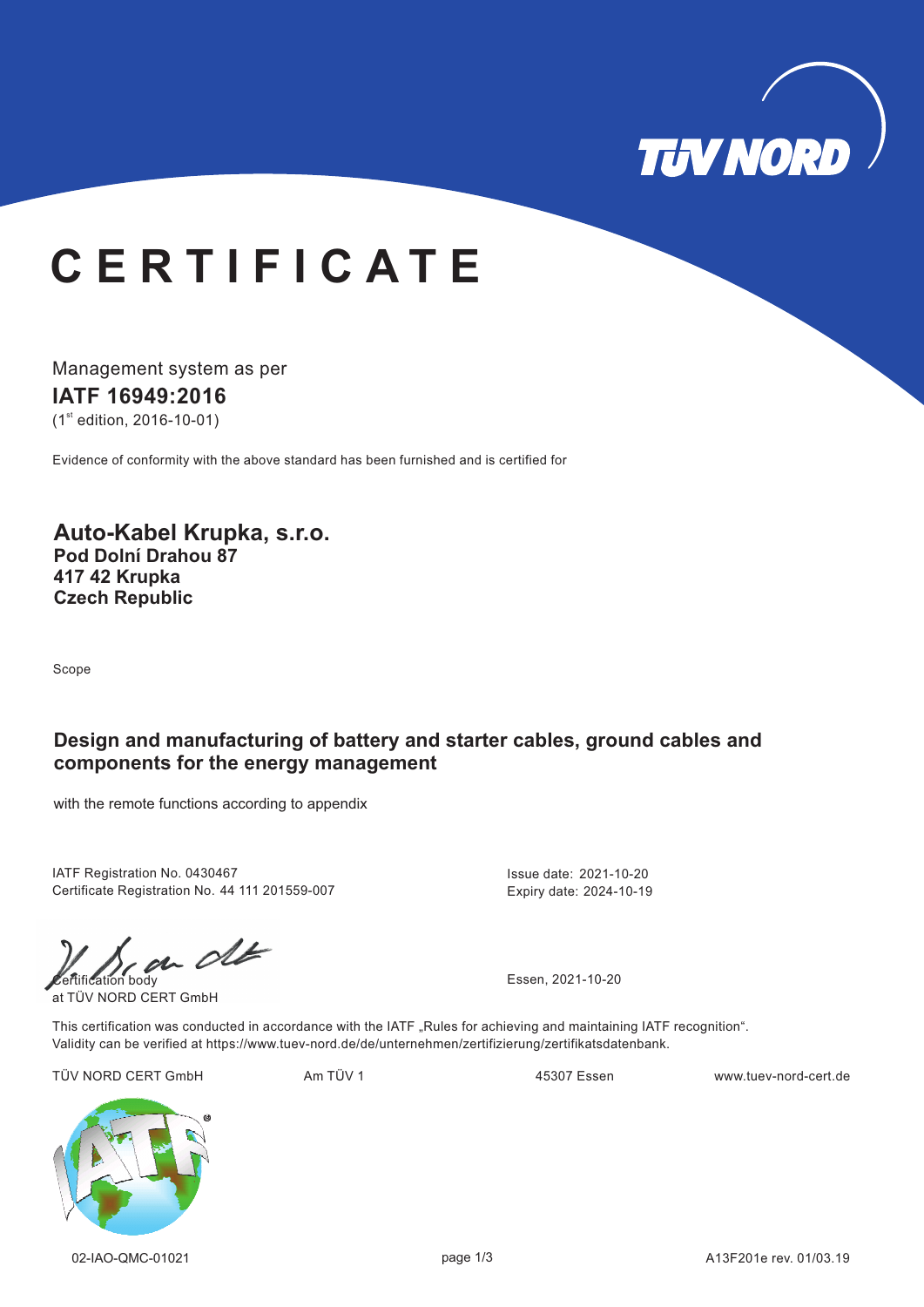

# **C E R T I F I C A T E**

Appendix to IATF Registration No. 0430467 Certificate Registration No. 44 111 201559-007

## **IATF 16949: 16 20**

 $(1<sup>st</sup>$  edition, 2016-10-01)

## **Remote Functions Function**

Auto-Kabel Management GmbH Bahnhofsplatz 1 65423 Rüsselsheim **Germany** 

Auto-Kabel Management GmbH Porschestraße 78 38440 Wolfsburg **Germany** 

Auto-Kabel Management GmbH Kolumbusstraße 15 71063 Sindelfingen **Germany** 

Auto-Kabel Management GmbH Frankfurter Ring 193a 80807 München **Germany** 

Contract review Customer service Product design Sales Warranty management

Aftersales Contract review Customer service R&D Sales Warranty management

Contract review Customer service Product design Sales **Warehousing** 

Contract review Customer service Product design Sales Warranty management

This certification was conducted in accordance with the IATF "Rules for achieving and maintaining IATF recognition". Validity can be verified at https://www.tuev-nord.de/de/unternehmen/zertifizierung/zertifikatsdatenbank.

TÜV NORD CERT GmbH Am TÜV 1 www.tuev-nord-cert.de 45307 Essen